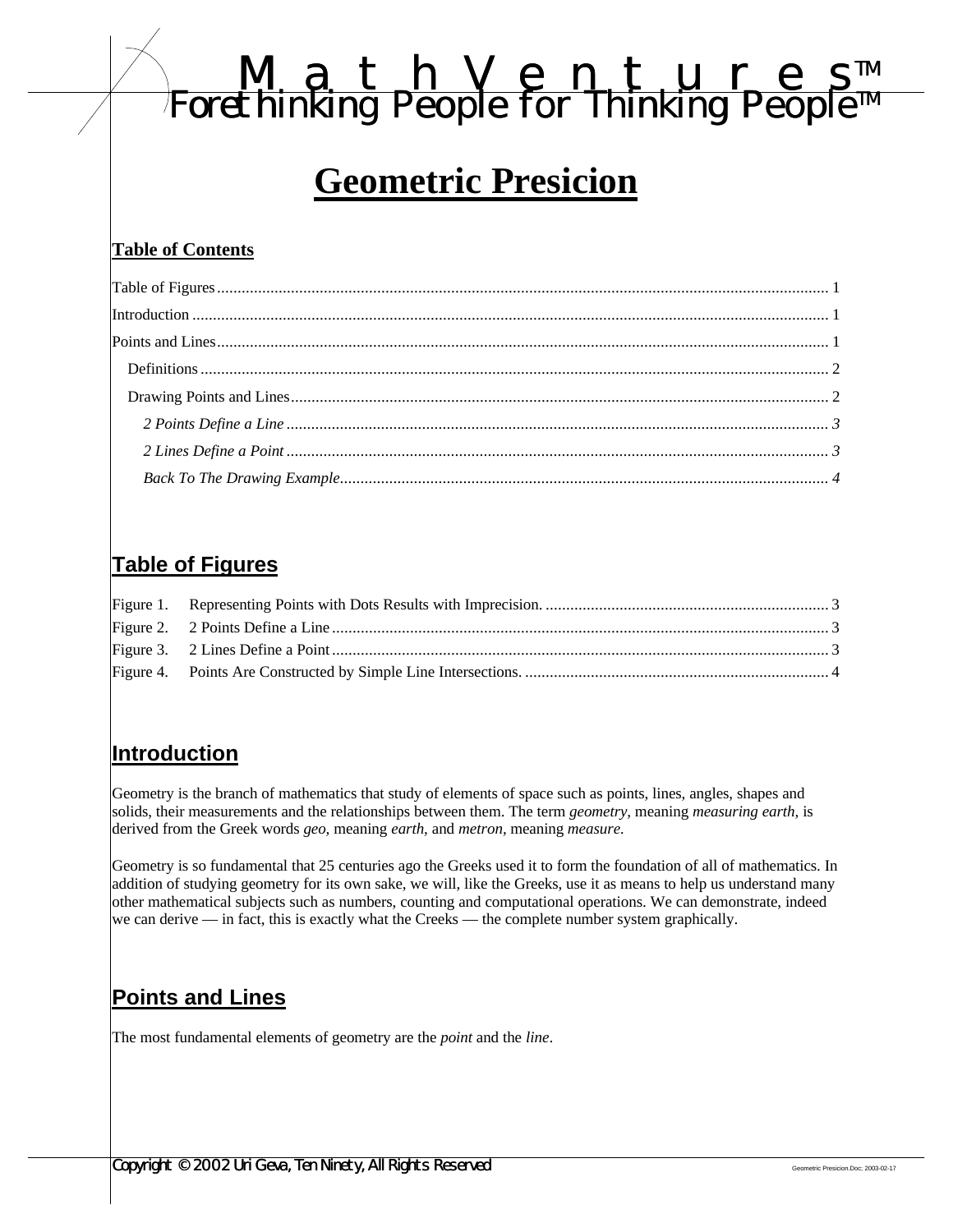#### **Definitions**

- *Point. A point is a location in space. A point has no dimensions.* That is, a point has no size.
- *Line. A line is a continuous collection of points.* That is, on a line, between any two points there exists at least another point that is different from either one of the given two points.

It is common to use the term *line* with respect to a *straight line*.

- *Straight line. A straight line is the shortest line that lies between two points.* A line has only one dimension — its *length*. A line has no width.
- *Curve. A curve is any line that lies between two points that is not a straight line.*

From this point on, when we use the term *line* we mean *straight line* unless we specifically indicate otherwise. We will use the term *curve* to refer to a line that is not straight.

A line can be continued at either or both of its end indefinitely.

When the subject of our interest is a section of a line that is bound by two points we think of it as and refer to a *line segment*. However, we often abbreviate it and use the word *line.* However, we can name the line by using the names of the two points that terminate it.

• *Plane. A plane is a continuous collection of lines.* That is, on a plane, between any two lines there exists at least another line that is different from either one of the given two lines. Since the term *line* means to *straight line*, the plane is flat. (A curved plane is formed by a continuous collection of curves.) A plane has two dimensions — its length and its width. The plane has no thickness or height.

When the subject of our interest is a section of a plane that is bound by lines we refer to it as a *surface.* At least three lines are necessary to bound a surface.

#### **Drawing Points and Lines**

In order to study various geometric objects we need to visualize them. More over we must be able to communicate with each other and even with ourselves, as we recall thoughts that we had in the past, effectively. Therefore, images that we construct in our mind's eye of geometric objects are not enough. We must construct them graphically so we can communicate our ideas with others and recall them days and years later.

Unfortunately, The best we can draw is limited by the physical properties of our tools. So we agree that our drawings are nothing but representations of the ideal figures that mathematics and geometry require. Still we strive to be as close as possible to the precise notion we have in mind. So, when we want to draw a straight line we use a straight edge to guide our drawing implement.

We also recognize that the closest we can get to having no dimension is limited by the fineness of the tip of our drawing device. When we draw with a pencil the line cannot be thinner than the sharpest point we can get at the tip of the pencil. So, as long as we want to see lines, lines always must have some thickness. But we refine the line by using a fine drawing implement.

What about drawing a point? After all, a point should have no dimension at all.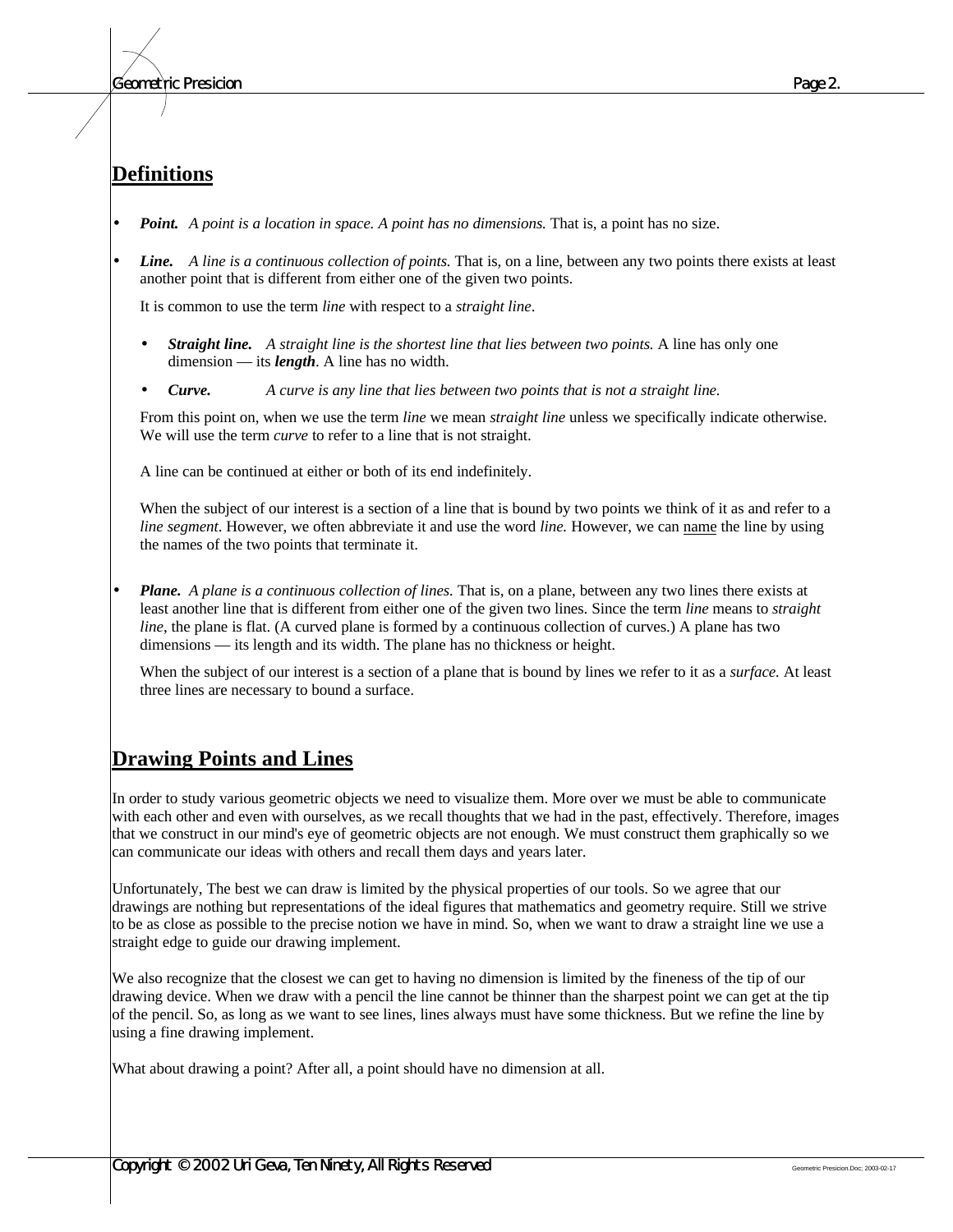*Geometric Presicion Page 3.*

It is common practice by many textbooks to use **black dots** to represent points in drawings. Dots are not points. They are small circles. Actually, dots are large enough so several different lines, having a thickness that is equal to the that of the already drawn line(s), can be drawn through the same dot. This can cause serious problems when students measure distances with a compass and try to construct congruent objects through points that are identified by dots or elsewhere.